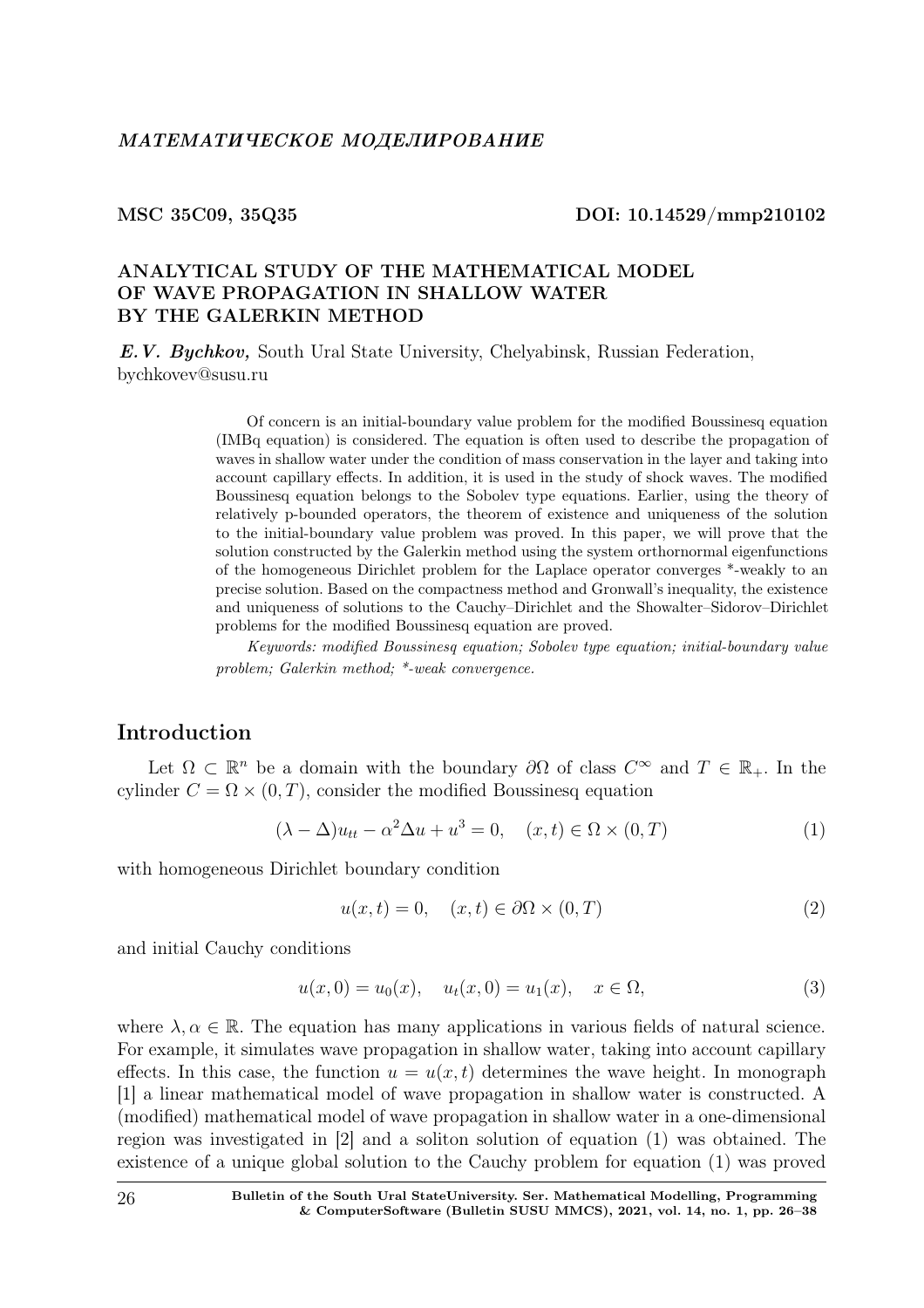[3] for  $\lambda = 1, \alpha = 1$ . In [4], a similar solution was obtained for describing the interaction of shock waves.

The following generalized Pochhammer–Cree equation was considered in [2]

$$
u_{tt} - u_{ttxx} - (f(u))_{xx} = 0,
$$

where  $f(u)$  is a rational function of u. This equation is used to describe the propagation of a longitudinal strain wave in an elastic rod. In [1] and [2], a solution in the form of solitary waves for the Pochhammer–Cree equation

$$
u_{tt} - u_{ttxx} - u_{xx} - \frac{1}{p} ((u^p))_{xx} = 0,
$$

with  $p = 2, 3, 5$  was constructed and was numerically investigated the interaction of two solitary wave solutions. For  $f(u) = a_1u + a_2u^2 + a_3u^3$  and  $f(u) = a_1u + a_3u^3 + a_5u^5$  in [5], explicit solitary wave solutions of the last equation were obtained using method of reduction to an algebraic equation. The bifurcation behavior of the phase portraits for the corresponding traveling wave equation was also investigated. Under various parametric conditions, all explicit formulas for solutions with a solitary wave and solutions with a kink wave were obtained in [6]. Also in [6], an initial-boundary value problem for the generalized Pochhammer–Cree equation

$$
u_{tt} - u_{xx} - u_{xxt} - u_{xxtt} = (f(u))_{xx},
$$

where f is a non-decreasing function from  $\{f \in C^{k+1}(R) : f(0) = 0\}$  was studied. Under an additional condition on  $f(u)$  the authors proved the existence of a global solution.

In all the works listed above, an essential condition is the continuous invertibility of the operator at the highest derivative with respect to t. However, the operator  $\lambda - \Delta$  can be degenerate. Equations that are not solvable with respect to the highest time derivative, according to [7] are called Sobolev type equations.

Using the theory of p-bounded operators developed by G.A. Sviridyuk and his disciples  $[8, 9]$ , it was shown in [10] that in appropriately chosen spaces the problem  $(1) - (3)$  can be reduced to the initial value problem

$$
u(0) = u_0, \quad \dot{u}(0) = u_1 \tag{4}
$$

for an abstract semilinear second-order Sobolev type equation

$$
L\ddot{u} - Mu + N(u) = 0,\t\t(5)
$$

where  $\dot{u}, \ddot{u}$  are the first and the second derivatives with respect to t,  $L = \lambda - \Delta, M =$  $\alpha^2 \Delta$ ,  $N(u) = u^3$ . Then, using the phase space method, a theorem on the existence of a unique local solution was proved. It was also noted that in the case of monotonicity of the operator N, the phase space would be a simple manifold.

Equation (1) belongs to the class of high-order Sobolev type equations [11, 12]. Sobolev type equations are closely related to algebraic-differential equations [13, 14]. Nowadays, more and more often the theory of Sobolev type equations is transferred from bounded domains in the space  $\mathbb{R}^n$  to geometric graphs [15] and to the space of differentiable k-forms on Riemannian manifolds [16]. Many physical phenomena [17–19], as well as technical and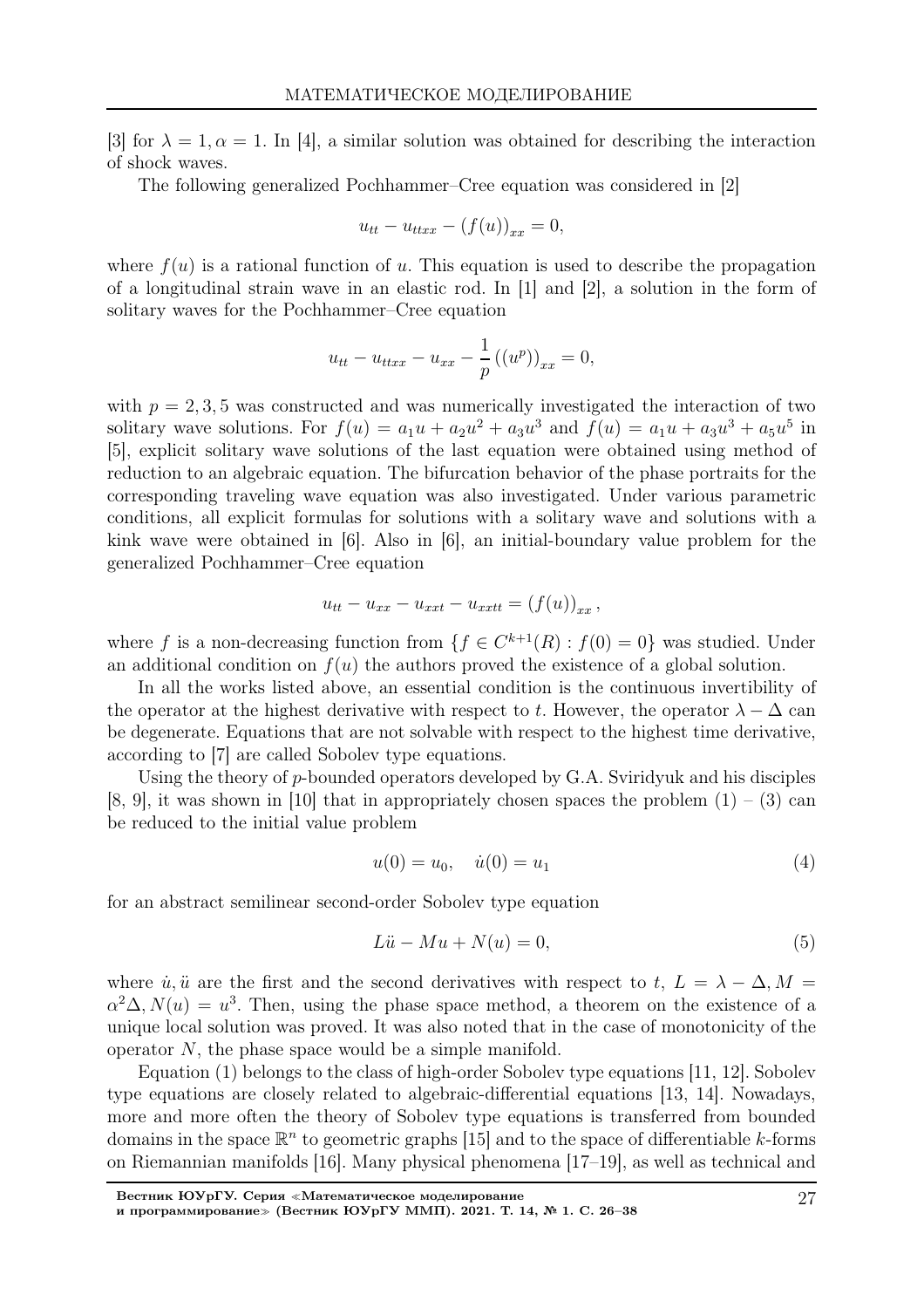economic processes [20] are modelled using Sobolev type equations. This explains the enduring interest in them.

The paper is structured as follows, firstly we introduce some preliminary information, then we investigate the existence of a solution to  $(1) - (3)$  using the Galerkin and compactness methods [21]. In the next section, we prove the uniqueness of the solution based on the embedding theorem and Gronwall's inequality. In conclusion, a remark about the Showalter–Sidorov problem and a recommendation for choosing a system of basis functions are made.

## 1. Preliminary Statements

**Definition 1.** Let X be some Banach space,  $X^*$  the dual space for X with respect to the duality  $\langle \cdot, \cdot \rangle$ . The sequence  $f_n \in X^*$  is called weakly-\* converge to  $f \in X^*$ , if for any  $g \in X$ ,  $\langle f_n, g \rangle \to \langle f, g \rangle$  for  $n \to \infty$ .

Generally speaking, \*-weak convergence is weaker than ordinary weak convergence, however, if  $X$  is a reflexive Banach space, then  $*$ -weak and weak convergence are equivalent.

**Lemma 1.** [21] Let O be a bounded domain in  $\mathbb{R}_x^n \times \mathbb{R}_t$ ,  $g_l$  and g be functions from  $L^q(O)$ ,  $1 < q < \infty$  such that  $||g_l||_{L^q(O)} \leq C, g_l \to g \text{ a.e. in } L^q(O).$ Then  $g_l \to g$  weakly in  $L^q(O)$ .

Lemma 2. (Courant Principle) Let H be a separable Hilbert space of nonzero dimension and the operator  $A: H \to H$  be a linear compact self-adjoint one. Since all eigenvalues of A are real and finite-multiple, they can be numbered non-decreasingly

 $\lambda_{-1} < \lambda_{-2} < \cdots < \lambda_{-n} \ldots \lambda_n < \cdots < \lambda_2 < \lambda_1$ .

Then, for any  $n \geq 1$ , the following relations hold:

$$
\lambda_n = \inf_{H_{n-1}} \sup_{x \perp H_{n-1}} \frac{(Ax, x)}{\|x\|^2},
$$
  

$$
x \neq 0
$$
  

$$
\lambda_{-n} = \sup_{H_{n-1}} \inf_{x \perp H_{n-1}} \frac{(Ax, x)}{\|x\|^2},
$$
  

$$
x \neq 0
$$

where  $H_{n-1}$  is an arbitrary  $(n-1)$ -dimensional subspace in H.

**Lemma 3.** [21] If  $f \in L^p(0,T;X)$  and  $\dot{f} \in L^p(0,T;X)$ ,  $1 \leq p \leq \infty$  (X is a Banach space), then f, after perhaps changing on the set from the interval  $(0,T)$  with zero measure, is a continuous mapping from  $[0, T]$  to X.

**Lemma 4.** (Gronwall's lemma [22]) Let  $g(t) \geq 0$  and  $f(t) \geq 0$  for  $t \geq t_0$ , and also  $g, f \in C[t_0, +\infty]$ , and for  $t \geq t_0, c > 0$  the inequality

$$
g(t) \le c + \int_{t_0}^t f(s)g(s)ds,
$$

28 Bulletin of the South Ural State University. Ser. Mathematical Modelling, Programming & Computer Software (Bulletin SUSU MMCS), 2021, vol. 14, no. 1, pp. 26–38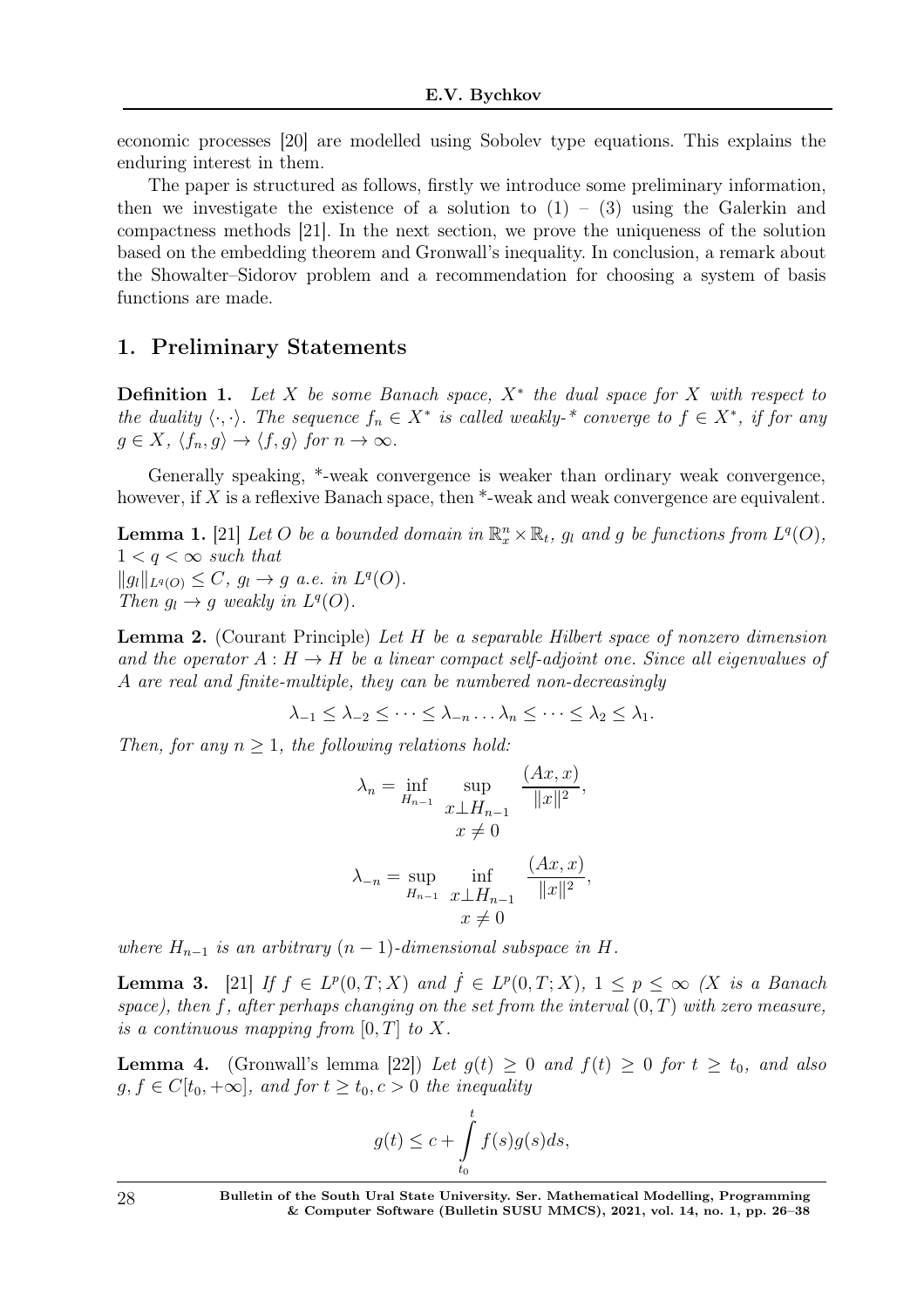be satisfied. Then the inequality

$$
g(t) \leq \mathop{c e^{t_0}}\limits^t f(s)ds
$$

holds. Moreover, if  $c = 0$ , then  $q(t) = 0$ .

**Lemma 5.** (The Rellich–Kondrashov embedding theorem [23]) Let  $\Omega \subset \mathbb{R}^n$  be a domain with a boundary of the class  $C^s$ ,  $s \geq 1$ ,  $s > l$ ,  $1 < p \leq q < \infty$ ,  $s - \frac{n}{p} \geq l - \frac{n}{q}$  $\frac{n}{q}$ . Then

 $W_p^s(\Omega) \subset W_q^l(\Omega)$  completely continuous (compact).

Earlier, problem  $(4)$ ,  $(5)$  was studied by the methods of p-bounded operators theory. Let X, Y be Banach spaces, the operator  $L \in \mathcal{L}(X;Y)$  (i.e., linear and continuous), and the operator  $M \in \mathcal{CL}(X;Y)$  (linear and densely defined). The set

$$
\rho^L(M) = \{ \mu \in \mathbb{C} : (\mu L - M)^{-1} \in \mathcal{L}(Y; X) \}
$$

is called the *resolvent set* of the operator M with respect to the operator L (or, the  $L$ resolvent set of the operator M). The set  $\mathbb{C} \backslash \rho^L(M) = \sigma^L(M)$  is called the spectrum of the operator M with respect to the operator  $L$  (or, the L-spectrum of the operator  $M$ ).

Operator functions  $(\mu L - M)^{-1}$ ,  $R_{\mu}^{L} = (\mu L - M)^{-1}L$ ,  $L_{\mu}^{L} = L(\mu L - M)^{-1}$  with the domain  $\rho^L(M)$  are called, respectively, resolvent, right resolvent, left resolvent of the operator M with respect to the operator  $L$  (in short, L-resolvent, right L-resolvent, left L-resolvent of the operator M).

An operator M is called  $(L, \sigma)$ -bounded if

$$
\exists a > 0 \,\,\forall \mu \in \mathbb{C} : (|\mu| > a) \Rightarrow (\mu \in \rho^L(M)).
$$

Let the operator M be  $(L, \sigma)$ -bounded. Then the operators

$$
P = \frac{1}{2\pi i} \int\limits_{\Gamma} R_{\lambda}^{L}(M) d\lambda \text{ and } Q = \frac{1}{2\pi i} \int\limits_{\Gamma} L_{\lambda}^{L}(M) d\lambda
$$

are projectors in the spaces  $\mathfrak U$  and  $\mathfrak F$ , respectively. Here  $\Gamma = {\lambda \in \mathbb C : |\lambda| = r > a}.$ 

**Definition 2.** The set  $\mathfrak{B}$  is called the phase space of equation (5) if 1) for any  $(u_0, u_1) \in T\mathfrak{P}$  (T\pps is the tangent bundle of  $\mathfrak{P}$ ) there is a unique solution to problem  $(4)$ ,  $(5)$ ;

2) any solution  $u = u(t)$  of equation (5) lies in  $\mathfrak P$  as a trajectory.

Moreover, the notation  $(u_0, u_1) \in T \mathfrak{P}$  should be understood as  $u_0 \in \mathfrak{P}$  and  $u_1 \in T_{u_0} \mathfrak{P}$ .

Let ker  $L \neq \{0\}$  and the operator M be  $(L, 0)$  bounded, then, by the splitting theorem [9], equation (7) can be reduced to an equivalent system of equations

$$
\left\{ \begin{array}{ll} 0=(\mathbb{I}-Q)(M+N)(u), \\ \ddot{u}^1=L_1^{-1}Q(M+N)(u), \end{array} \right.
$$

where  $u^1 = Pu$ . Then the phase space  $\mathfrak P$  of equation (5) is the set [10]

$$
\mathfrak{P} = \{ u \in \mathfrak{U} : (\mathbb{I} - Q)(M + N)(u) = 0 \}.
$$

Thus, the existence of a unique local solution was proved.

Вестник ЮУрГУ. Серия <sup>≪</sup>Математическое моделирование и программирование<sup>≫</sup> (Вестник ЮУрГУ ММП). 2021. Т. 14, № 1. С. 26–38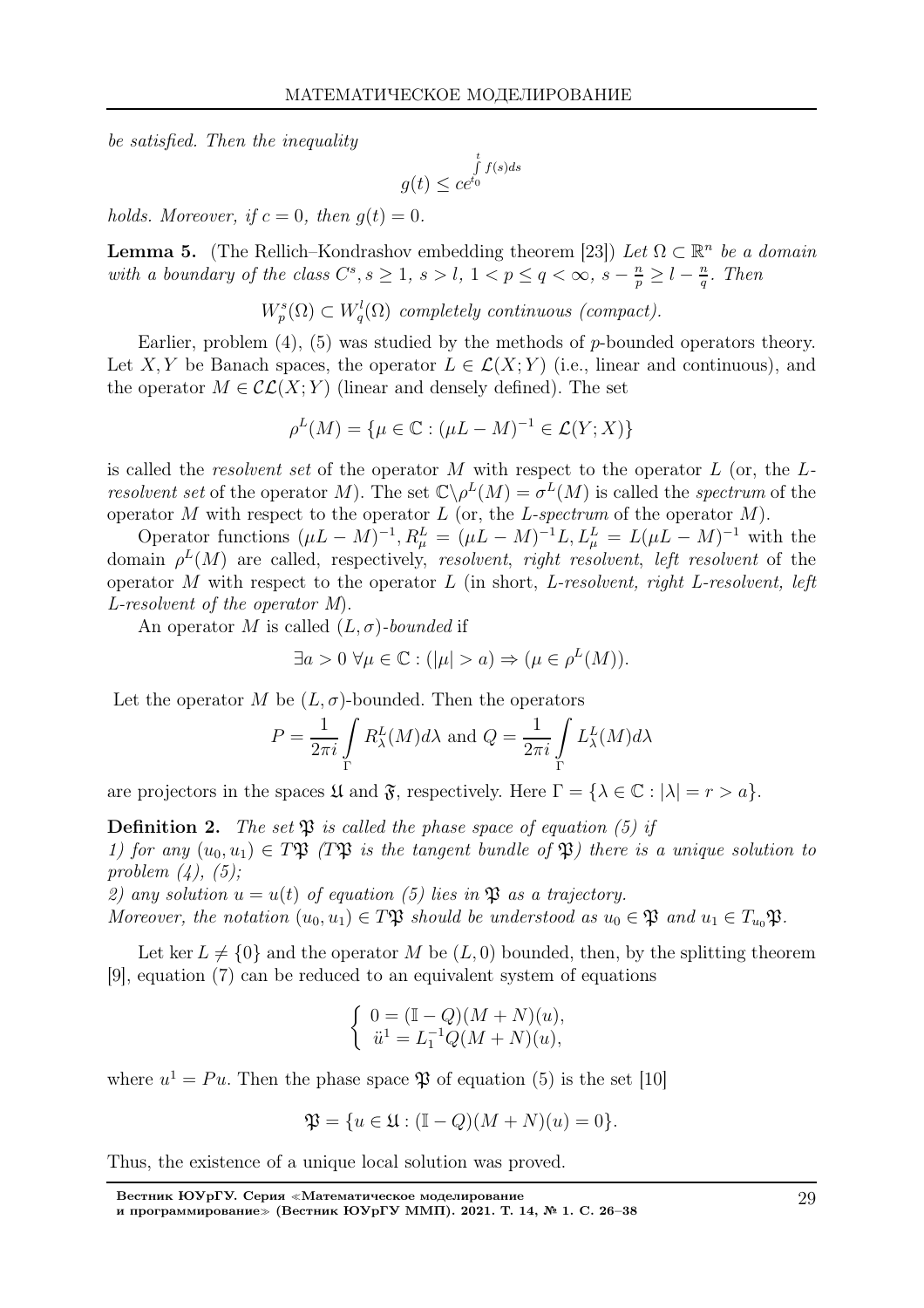Every time when solving initial-boundary value problem for the Sobolev type equation by the Galerkin method, there arises an algebraic-differential system of the following form

$$
A\ddot{x} = F(x),\tag{6}
$$

where  $x(t) \in \mathbb{R}^m, m \in \mathbb{N}, t \in [0, T]$ , rank  $A = k, k < m$ . Transform system (6) to a first-order system introducing a new variable  $y(t) \in \mathbb{R}^{2m}$  and new matrix operators

$$
y(t) = \left(\begin{array}{c} \dot{x}(t) \\ x(t) \end{array}\right), \quad \bar{A} = \left(\begin{array}{cc} A & \mathbb{O} \\ \mathbb{O} & \mathbb{I} \end{array}\right), \quad \bar{F} = \left(\begin{array}{cc} \mathbb{O} & F(\cdot) \\ \mathbb{I} & \mathbb{O} \end{array}\right).
$$

Then we get

$$
\bar{A}\dot{y} = \bar{F}(y),\tag{7}
$$

$$
rank \ \bar{A} = k + m. \tag{8}
$$

Split system (7) into two subsystems

$$
0 = \bar{F}^0(y),\tag{9}
$$

$$
\overline{Q}\overline{A}\dot{y} = \overline{F}^1(y),\tag{10}
$$

where  $\bar{F}^0 = \bar{P}\bar{Q}\bar{F}(y), \ \bar{F}^1(y) = (\mathbb{I} - \bar{P})\bar{Q}\bar{F}(y)$ , the matrix  $\bar{Q}$  is obtained from the identity matrix by replacing the top rows with basis vectors of the left kernel (cokernel) of the matrix  $\overline{A}$ ,  $\overline{P}$  is a projector onto the left kernel of the matrix  $\overline{Q}\overline{A}$ . Therefore, the solution to system (7) lies in the set  $\mathfrak{M} = \{ y \in \mathbb{R}^{2m} : \overline{F}^0(y) = 0 \}.$ 

Let the function  $\bar{F} \in C^s, s \ge 1$ , then the condition

$$
\operatorname{rank}\left(\bar{F}^{0}\right)'_{y_{0}} = l,\tag{11}
$$

where  $(\bar{F}^0)'_v$  $y_0$  is the Jacobi matrix of the function  $\bar{F}^0$  at the point  $y_0$  has sense. Let there exist  $y_0 \in \mathfrak{M}$  such that condition (11) is satisfied in some neighborhood  $O(y_0) \cap \mathfrak{M}$ . Then  $O(y_0) \cap \mathfrak{M}$  is a  $C^s$ -manifold and equation (9) can be reduced to the form

$$
(\bar{F}^0)'_y \dot{y} = 0, \quad y(0) = y_0. \tag{12}
$$

Suppose that

$$
\ker \bar{Q}\bar{A} \cap \ker(\bar{F}^0)'_{y_0} = \{0\},\tag{13}
$$

in the neighborhood  $O(y_0)$ . Then the matrix  $\bar{Q}A + (\bar{F}^0)'_y$  $y_0$  is invertible in this neighborhood and the system (10), (12) is reduced to the form

$$
\dot{y} = (\bar{Q}\bar{A} + (\bar{F}^0)'_{y_0})^{-1}\bar{F}^1, \quad y(0) = y_0,\tag{14}
$$

with a smooth right hand side.

By virtue of [13, Theorem 1], the following theorem holds:

**Theorem 1.** Let system (7) satisfy (8),  $\overline{F} \in C^s$ ,  $s \ge 1$  and let there be  $y_0 \in \mathfrak{M}$  such that in some neighborhood  $O(y_0) \cap \mathfrak{M}$  condition (11) and (13) are satisfied. Then for some  $t_0 > 0$  there is at least one solution  $y \in C<sup>s</sup>(0, t_0; \mathfrak{M})$  such that  $y_0 = y(0)$ . The set  $O(y_0) \cap \mathfrak{M}$ is a  $C^s$ -manifold of dimension  $2m - l \geq k$ . For  $s \geq 2$ , the solution is unique.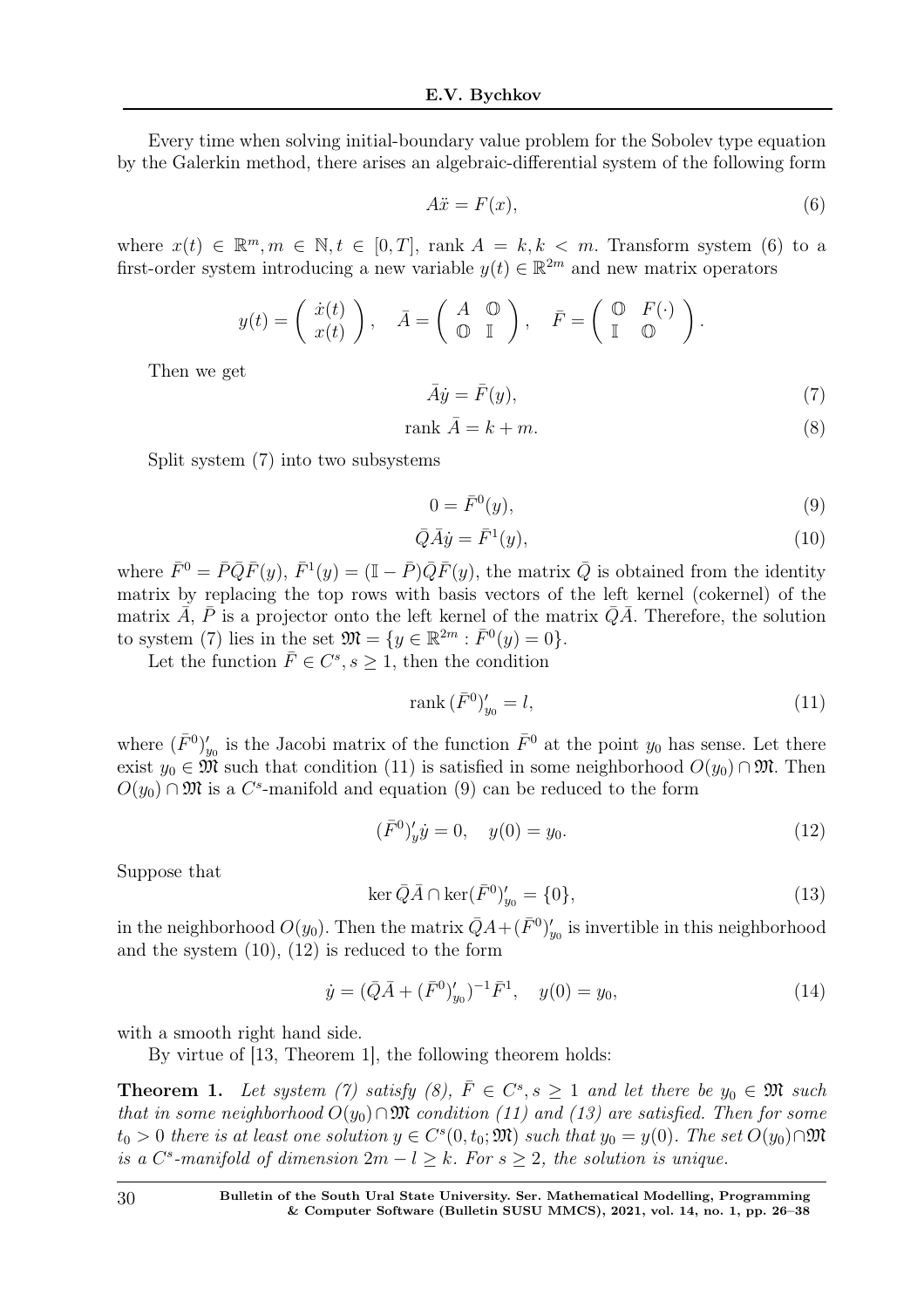#### 2. Existence Theorem

In some special cases of a nonlinear term in equation (1), one can not only answer the question about the existence and uniqueness of a solution, but also find this solution. Let us formulate and prove a theorem that answers the question on how to find a solution to  $(1) - (3)$ 

Further, we need several function spaces such as  $L^4(\Omega)$ ,  $H_0^1(\Omega)$ . The operator L:  $H^1(\Omega) \to H^{-1}(\Omega)$  is given by formula

$$
\langle Lu, v \rangle = \int_{\Omega} (\nabla u \nabla v + \lambda uv) dx.
$$

Denote  $B = L^4(\Omega) \cap H_0^1(\Omega)$  and  $D = H^1(\Omega) \cap \text{coim } L$  (where  $\text{coim } L = H^1(\Omega) \oplus \text{ker } L$ ).

In addition, define spaces of distributions (functions with values in a Banach space)  $L^{\infty}(0,T;B)$  and  $L^{\infty}(0,T;L^2(\Omega))$ . Construct the conjugate spaces using the Dunford–Pettis theorem:  $(L^{\infty}(0,T;B))^* \simeq L^1(0,T;L^{\frac{4}{3}}(\Omega) \cup H^{-1}(\Omega))$  and  $(L^{\infty}(0,T;D))^* \simeq L^1(0,T;D^*).$ 

Let  $\lambda_k$  be the eigenvalues of the homogeneous Dirichlet problem (2) for the Laplace operator, numbered nonincreasingly taking into account their multiplicity, and  $\varphi_k$  be the corresponding eigenfunctions. In addition, the linear span of  $\{\varphi_1, \varphi_2, \ldots, \varphi_m\}$  for  $m \to \infty$ is dense in B and orthonormal (in the sense of the inner product in  $L^2(\Omega)$ ).

**Theorem 2.** Let  $\lambda \in [\lambda_1, +\infty)$ ,  $u_0 \in B$  and  $u_1 \in D$  and  $(u_0, u_1) \in T_{u_0} \mathfrak{P}$ . Then there exists a solution to problem  $(1) - (3) u = u(x,t)$  such that  $u \in L^{\infty}(0,T;B)$  and  $u \in L^{\infty}(0,T;D)$ .

*Proof.* The solution to problem  $(1) - (3)$  will be sought in the form of the Galerkin approximation

$$
u^m(t) = \sum_{k=1}^m a_k^m(t)\varphi_k.
$$
\n(15)

We need to find the coefficients  $a_k^m(t)$  from the system of algebraic-differential equations

$$
\langle L\ddot{u}^m, \varphi_k \rangle - \alpha^2 \langle \Delta u^m, \varphi_k \rangle + \langle (u^m)^3, \varphi_k \rangle = 0, \quad 1 \le k \le m. \tag{16}
$$

Using the expansion of the initial functions in a series by basis functions, we obtain the initial conditions for the system of algebraic-differential equations (16)

$$
a_k^m(0) = \beta_k^m, \quad \dot{a}_k^m(0) = \gamma_k^m, \quad 1 \le k \le m,
$$
\n(17)

where  $u_0^m = \sum_{n=1}^{\infty}$  $_{k=1}$  $\beta_k^m \varphi_k \to u_0$  in B when  $m \to \infty$ , and  $u_1^m = \sum_{n=1}^{\infty}$  $_{k=1}$  $\gamma_k^m \varphi_k \to u_1$  in  $L^2(\Omega)$  when  $m \to \infty$ .

Apply Theorem 1 to problem (16), (17). Suppose  $\lambda = \lambda_1$  then  $\lambda_1$  is an eigenvalue of multiplicity 1. Let's write out the matrices

$$
\bar{A} = \begin{pmatrix} \mathbb{O} & \mathbb{O} \\ \mathbb{O} & \mathbb{I}_{2m-1} \end{pmatrix}, \quad \bar{P} = \begin{pmatrix} \mathbb{I} & \mathbb{O} \\ \mathbb{O} & \mathbb{O}_{2m-1} \end{pmatrix}, \quad \mathbb{I} - \bar{P} = \begin{pmatrix} \mathbb{O} & \mathbb{O} \\ \mathbb{O} & \mathbb{I}_{2m-1} \end{pmatrix}, \quad \bar{Q} = \mathbb{I}_{2m},
$$
\n
$$
\bar{F}^0 = \begin{pmatrix} -\alpha^2 a_1^m(t) - \langle (u^m)^3, \varphi_1 \rangle \\ \cdots \\ -\alpha^2 a_m^m(t) - \langle (u^m)^3, \varphi_n \rangle \\ -\alpha^2 a_1^m(t) - \langle (u^m)^3, \varphi_1 \rangle \\ \cdots \\ -\alpha^2 a_m^m(t) - \langle (u^m)^3, \varphi_1 \rangle \\ \cdots \\ -\alpha^2 a_m^m(t) - \langle (u^m)^3, \varphi_m \rangle \end{pmatrix},
$$

Вестник ЮУрГУ. Серия <sup>≪</sup>Математическое моделирование

и программирование<sup>≫</sup> (Вестник ЮУрГУ ММП). 2021. Т. 14, № 1. С. 26–38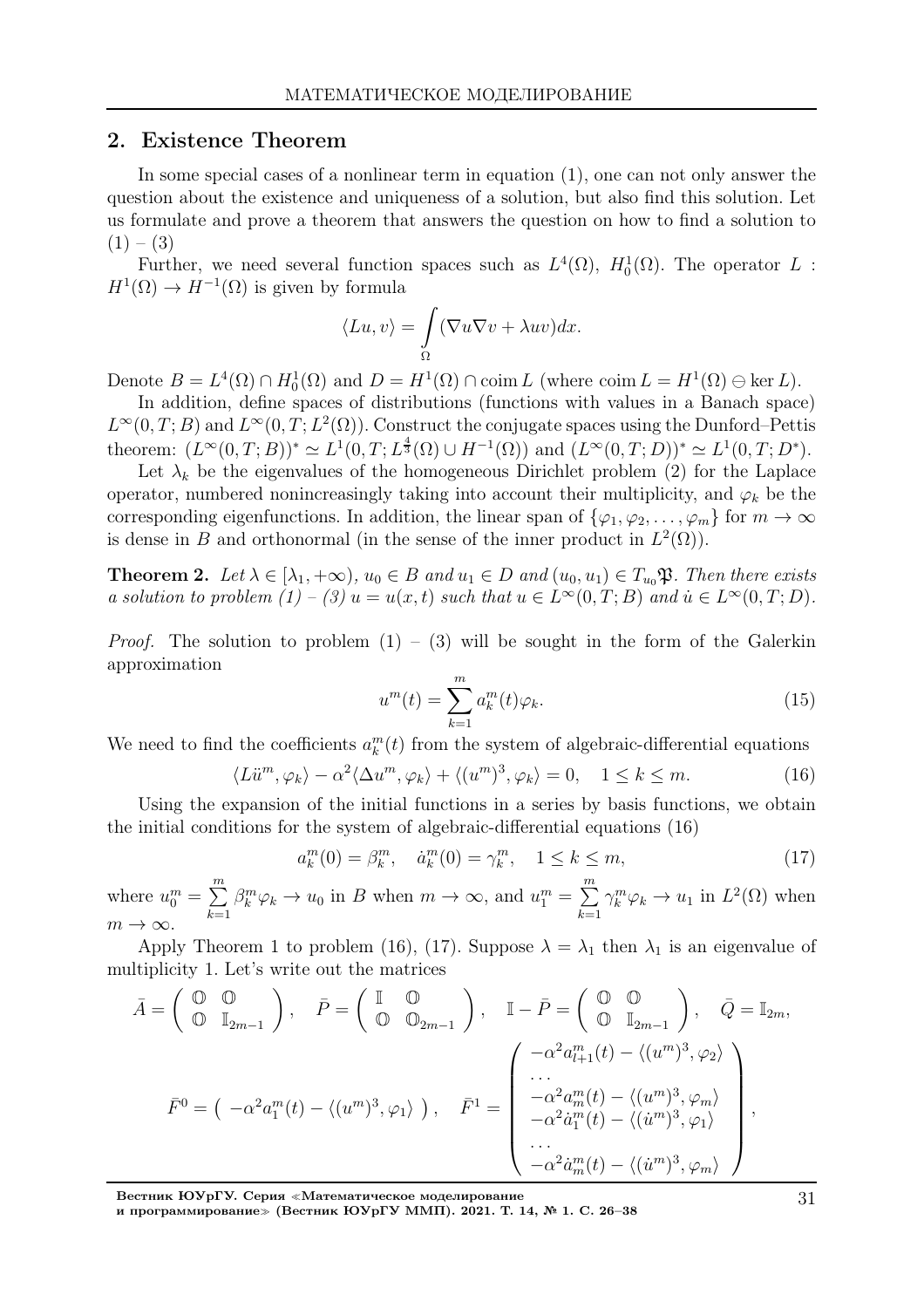moreover,  $\mathfrak{M} = T\mathfrak{P} = \{y \in R^{2m} : \overline{F}(y) = 0\}$ . Each element of the matrices  $\overline{F}^0$ ,  $\overline{F}^1$ is a third degree polynomial in the variables  $a_k^m$ , therefore  $\bar{F}^0 \in C^{\infty}$  and  $\bar{F}^1 \in C^{\infty}$ . Thus, it is easy to check conditions (11) and (13) in a neighborhood contained in M. Thus, the conditions of Theorem 1 are satisfied, and hence there is a unique local solution  $u^m = u^m(t, x), t \in [0, t^m].$ 

Let's get a priori estimates. Multiplying equation (16) by  $\dot{a}_k^m(t)$  (1  $\leq$  k  $\leq$  m) and summing over  $k$  from 1 to  $m$ , we get

$$
\langle Li^{m}, \dot{u}^{m} \rangle - \alpha^{2} \langle \Delta u^{m}, \dot{u}^{m} \rangle + \langle (u^{m})^{3}, \dot{u}^{m} \rangle = 0. \tag{18}
$$

Introduce the norm in the space  $D(L^2(\Omega) = \text{coim} L \oplus \text{ker } L) |u|_{H^1}^2 = \langle L\dot{u}, \dot{u} \rangle$ . By the Courant principle, this norm is equivalent to the norm induced by the space  $H^1(\Omega)$ .

Using the self-adjointness of L,  $\Delta$ , we obtain  $2\langle L\ddot{u}^m, \dot{u}^m \rangle = \frac{d}{dt}\langle L\dot{u}^m, \dot{u}^m \rangle$ ,  $2\langle \Delta u^m, \dot{u}^m \rangle =$  $-\frac{d}{dt}\langle \nabla u^m, \nabla u^m \rangle$ ,  $4\langle (u^m)^3, \dot{u}^m \rangle = \frac{d}{dt} ||u^m||^4_{L^4(\Omega)}$ , and equation  $(18)$  takes the form

$$
\frac{d}{dt}\left[|\dot{u}^m|_{H^1}^2 + \alpha^2 \langle \nabla u^m, \nabla u^m \rangle + \frac{1}{2}||u^m||_{L^4}^4\right] = 0.
$$
\n(19)

Integrate it on the segment  $[0, t], t \leq t_m$ 

$$
|\dot{u}^m|_{H^1}^2 + \alpha^2 \|u^m\|_{H_0^1}^2 + \frac{1}{2} \|u^m\|_{L^4}^4 \le |u_1^m|_{H^1}^2 + \alpha^2 |u_0^m|_{H_0^1}^2 + \frac{1}{2} \|u_0^m\|_{L^4}^4.
$$

Since the right-hand side of the equality is bounded, the inequality

$$
|\dot{u}^m|_{H^1}^2 + \alpha^2 \|u^m\|_{H_0^1}^2 + \frac{1}{2} \|u^m\|_{L^4}^4 \le C \tag{20}
$$

take place. The constant C is independent of  $t_m$  and therefore (20)holds for all  $t \in [0, T]$ .

**Remark 1.** Due to (20) the sequence of functions  $\dot{u}^m$  is bounded in the space  $L^{\infty}(0,T;D)$ ,  $u^m$  is bounded in  $L^{\infty}(0,T;B)$ .

Since  $u^m$  and  $\dot{u}^m$  are bounded in the spaces  $L^{\infty}(0,T;B)$  and  $L^{\infty}(0,T;D)$ , respectively, which are dual spaces to the separable Banach spaces  $L^1(0,T;H^{-1}(\Omega) \cup L^{4/3}(\Omega))$  and  $L^1(0,T;D^*)$ , one can choose \*-weakly convergent subsequences  $u^{m_l}$  and  $\dot{u}^{m_l}$  such that  $u^{m_l} \to u^*$ -weakly in  $L^{\infty}(0,T;B)$ ,

 $\dot{u}^{m_l} \to \dot{u}^*$ -weakly in  $L^{\infty}(0,T; L^2(\Omega)).$ 

Moreover,  $\dot{u}^{m_l}$  is understood as a generalized derivative in the space of distributions. Also from the boundedness of  $\dot{u}^m$  in the space  $L^2(0,T;D)$  and  $u^m$  in  $L^2(0,T;B)$  (by Remark 1 and the properties of Lebesgue spaces) it follows that  $u^m$  is bounded in  $H^1(C)$ . By Lemma 5, we have  $H^1(C) \subset L^2(C)$  (a completely continuous embedding). Therefore, we can assume that

$$
u^{m_l} \to u \text{ strongly in } L^2(C) \text{ and almost everywhere.}
$$
 (21)

Since the sequence  $(u^{m_l})^3$  is bounded in the space  $L^{\infty}(0,T; L^{4/3}(\Omega))$ , it converges to some element z of this space

$$
(u^{m_l})^3 \to z^* \text{-weakly in } L^\infty(0, T; L^{4/3}(\Omega))
$$
\n
$$
(22)
$$

32 Bulletin of the South Ural State University. Ser. Mathematical Modelling, Programming & Computer Software (Bulletin SUSU MMCS), 2021, vol. 14, no. 1, pp. 26–38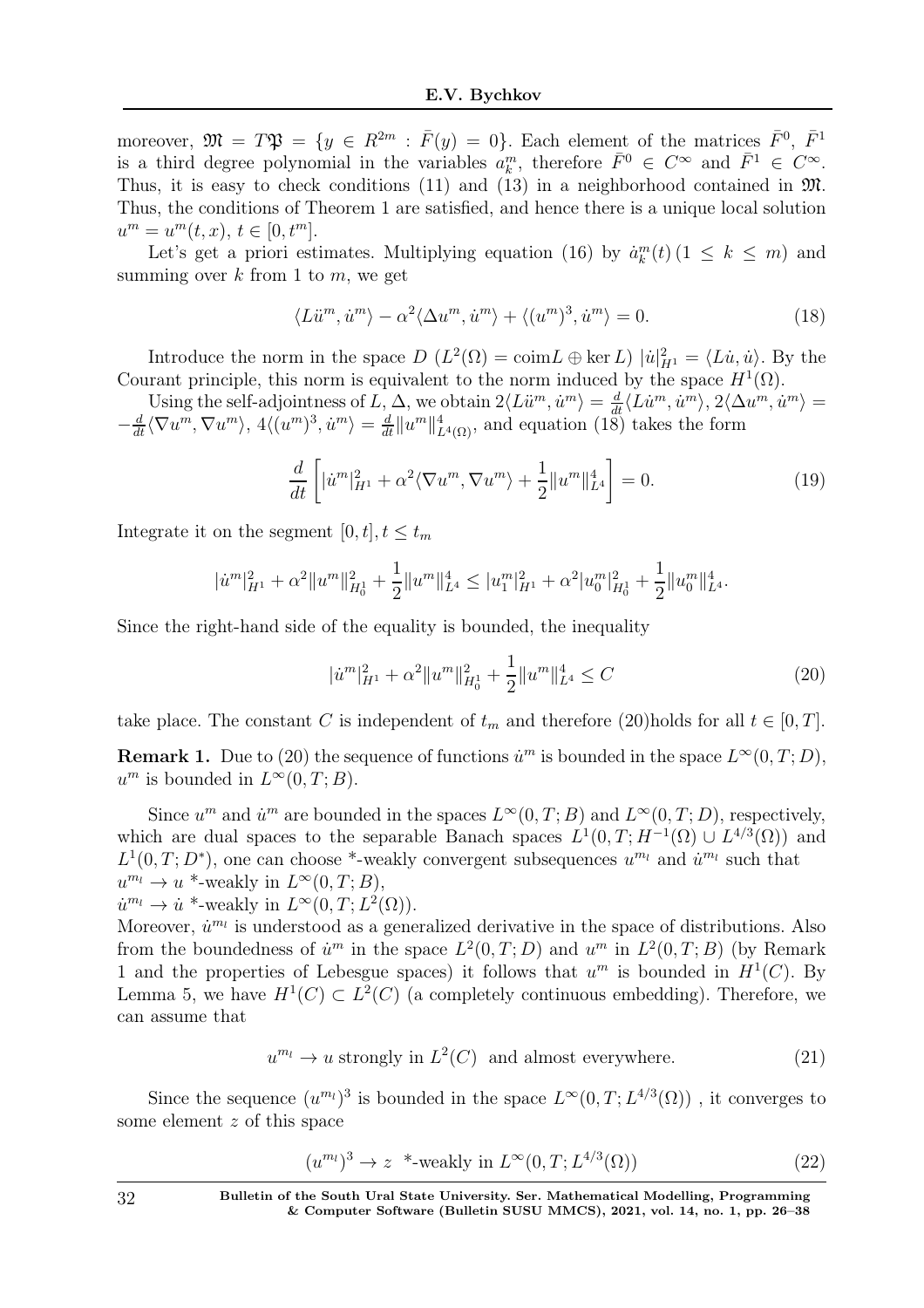**Corollary 1.** Put  $O = C$ ,  $g_l = (u^{m_l})^3$ ,  $g = u^3$ , then by Lemma 1, as well as (21) and  $(22) z = u^3$ .

Now we can go term by term to the limit in (16), setting  $m_l = l$ . Let k be fixed and  $l > k$ , we get

$$
\langle L\ddot{u}^l, \varphi_k \rangle + \alpha^2 \langle \nabla u^l, \nabla \varphi_k \rangle + \langle (u^l)^3, \varphi_k \rangle = 0.
$$
 (23)

By Remark 1, we have the limit transitions

$$
\langle \dot{u}^l, \varphi_k \rangle \to \langle u, \varphi_k \rangle *_{\text{-weakly in }} L^{\infty}(0, T);
$$
  

$$
\langle \nabla u^l, \nabla \varphi_k \rangle \to \langle \nabla u, \nabla \varphi_k \rangle *_{\text{-weakly in }} L^{\infty}(0, T)
$$

and therefore

$$
\langle \ddot{u}^l, \varphi_k \rangle = \frac{d}{dt} \langle \dot{u}^l, \varphi_k \rangle \to \langle \ddot{u}, \varphi_k \rangle^* \text{-weakly in } L^{\infty}(0, T),
$$

and by Corollary 1

$$
\langle (u^l)^3, \varphi_k \rangle \to \langle u^3, \varphi_k \rangle
$$
 \*-weakly in  $L^{\infty}(0, T)$ .

Thus, from (23) we deduce

$$
\frac{d^2}{dt^2} \langle Lu, \varphi_k \rangle + \alpha^2 \langle \nabla u, \nabla \varphi_k \rangle + \langle u^3, \varphi_k \rangle = 0.
$$
 (24)

In view of the density of the system of functions  $\{\varphi_k\}_{k=1}^m$  in the space B for  $m \to \infty$ , and the arbitrariness of the choice of  $\varphi_k$ , the equality holds for an arbitrary  $v \in B$ 

$$
\frac{d^2}{dt^2} \langle Lu, v \rangle + \alpha^2 \langle \nabla u, \nabla v \rangle + \langle u^3, v \rangle = 0.
$$
 (25)

Due to the expansion of the initial values into a series  $u_l(0) = u_l^0 \to u_0$  in  $H^1(\Omega)$  and  $u_l(0) \rightarrow u(0)$  in B, therefore  $u(0) = u_0$ .

By Remark 1

$$
\langle \ddot{u}^l, \varphi_k \rangle \to \langle \ddot{u}, \varphi_k \rangle
$$
 \*-weakly in  $L^{\infty}(0, T)$ 

and, therefore, taking into account Lemma 3, we obtain

$$
\langle \dot{u}^l(0), \varphi_k \rangle \to \langle \dot{u}(t), \varphi_k \rangle|_{t=0} = \langle \dot{u}(0), \varphi_k \rangle.
$$

On the other hand, due to the expansion of the initial values into a series

$$
\langle \dot{u}^l(0), \varphi_k \rangle \to \langle u_1, \varphi_k \rangle.
$$

Thus,

$$
\langle \dot{u}(0), \varphi_k \rangle = \langle u_1, \varphi_k \rangle, \quad \forall \ k.
$$

Therefore the function  $u = u(x, t)$  satisfies the equation and initial conditions, i.e. it is the solution of  $(1) - (3)$ .

 $\Box$ 

Вестник ЮУрГУ. Серия <sup>≪</sup>Математическое моделирование и программирование<sup>≫</sup> (Вестник ЮУрГУ ММП). 2021. Т. 14, № 1. С. 26–38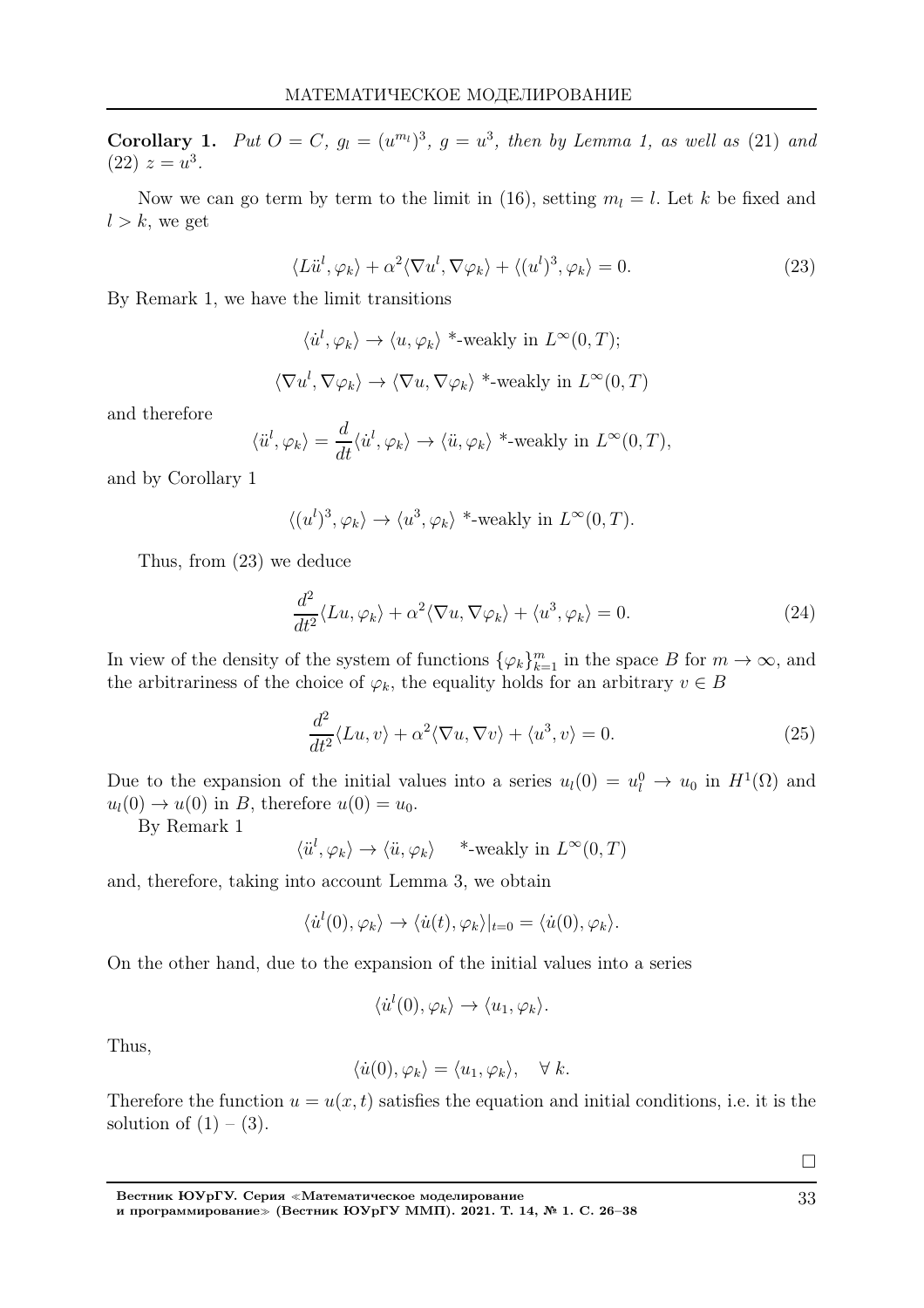## 3. Uniqueness Theorem

Theorem 3. Under the conditions of Theorem 1 and Lemma 5, the solution to problem  $(1)$  –  $(3)$  is unique.

*Proof.* Let u and v be two different solutions to problem  $(1) - (3)$ , denote  $w = u - v$ . Then equation (1) takes the form

$$
(\lambda - \Delta)w_{tt} - \alpha^2 \Delta w = v^3 - u^3,\tag{26}
$$

and the Cauchy conditions become homogeneous

$$
w(x,0) = 0, \quad w_t(x,0) = 0, \quad w \in \Omega.
$$
 (27)

Similarly to the previous section, equation (26) is reduced to the form (19). However, instead of the standard norms of the spaces  $H^1$  and  $H_0^1$ , their equivalent, defined by the rule  $|\dot{w}|^2_{H^1} = \langle L\dot{w}, \dot{w}\rangle, |w|^2_{H^1_0} = \langle \alpha^{-2} \nabla w, \nabla w \rangle$  is used.

$$
\frac{d}{dt}\left[|\dot{w}|_{H^1}^2 + |w|_{H_0^1}^2\right] = 2\langle v^3 - u^3, \dot{w}^m \rangle. \tag{28}
$$

**Obviously** 

$$
2\langle v^3 - u^3, \dot{w}^m \rangle \le 6 \int_{\Omega} \sup(|u|^2, |v|^2)|w||\dot{w}|dx.
$$

Using the Holder's inequality, we estimate the right-hand side of the previous inequality

$$
\int_{\Omega} \sup(|u|^2, |v|^2)|w||\dot{w}|dx \leq C(|||u|^2||_{L^4} + |||v|^2||_{L^4})||w||_{L^4}||\dot{w}||_{L^2},
$$

further, using embedding theorems and the properties of the norm, we obtain

$$
C(\||u|^2\|_{L^4} + \||v|^2\|_{L^4})\|w\|_{L^4}|\dot{w}\|_{L^2} \le C(|u|^2_{L^4} + |v|^2_{L^4})|w|_{H^1_0}|\dot{w}|_{H^1} \le
$$
  

$$
\le C|w|_{H^1_0}|\dot{w}|_{H^1} \le 2C(|w|^2_{H^1_0} + |\dot{w}|^2_{H^1}).
$$

Then (28) leads to the inequality

$$
\left[|\dot{w}|_{H^1}^2 + |w|_{H_0^1}^2\right] \le 2C \int_0^t (|w|_{H_0^1}^2 + |\dot{w}|_{H^1}^2) ds,
$$

whence, by Lemma 4, we have the equality  $|\dot{w}|^2_{H^1} + |w|^2_{H^1_0} = 0$ . Therefore  $w \equiv 0$  and  $u \equiv v$ .  $\Box$ 

# Conclusion

Instead of the Cauchy condition (3) for problem  $(1) - (3)$ , the Showalter–Sidorov condition  $L(u(0) - u_0) = 0$   $L(\dot{u}(0) - u_1) = 0$  (29)

$$
L(u(0) - u_0) = 0, \quad L(u(0) - u_1) = 0 \tag{23}
$$

34 Bulletin of the South Ural State University. Ser. Mathematical Modelling, Programming & Computer Software (Bulletin SUSU MMCS), 2021, vol. 14, no. 1, pp. 26–38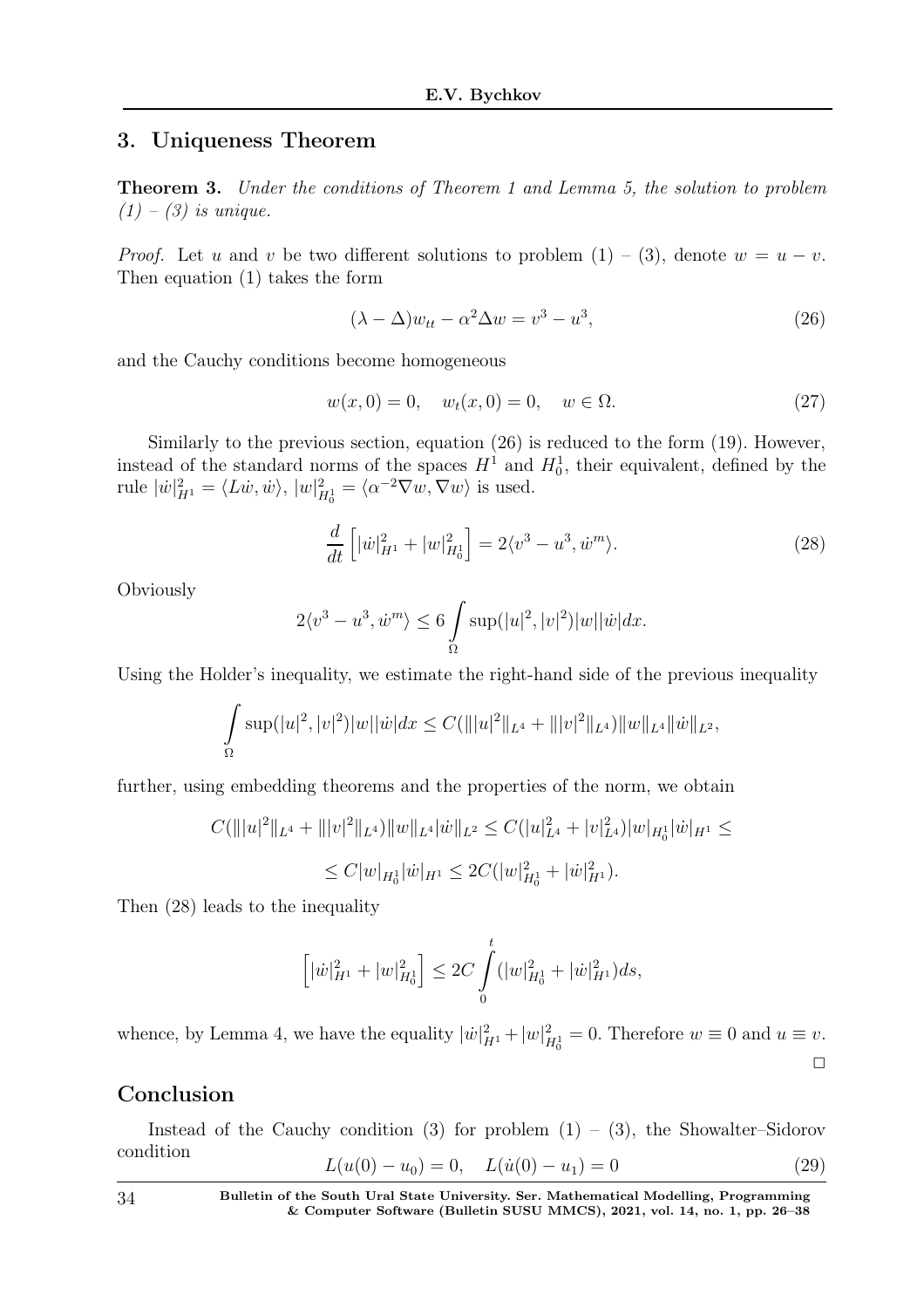can be posed. Condition (29) is a natural generalization of the Cauchy conditions for Sobolev type equations [24]. By construction of the conditions (29), the existence and uniqueness theorem has less conditions.

**Corollary 2.** Let  $\lambda \in [\lambda_1, +\infty)$ ,  $u_0 \in B$  and  $u_1 \in D$ . Then there is a unique solution to problem (1), (2), (29)  $u = u(x, t)$  such that  $u \in L^{\infty}(0,T;B)$  and  $u \in L^{\infty}(0,T;D)$ .

The number of terms in (15) should be chosen so that the linear span covers the kernel of the operator L.

## References

- 1. Bogolubsky I.L. Some Examples of Inelastic Soliton Interaction. Computational Physics Communications, 1977, vol. 13, no. 2, pp. 49–55. DOI: 10.1016/0010-4655(77)90009-1
- 2. Clarkson P.A., Leveque R.J., Saxton R., Solitary Wave Interactions in Elastic Rods. Studies in Applied Mathematics, 1986, vol. 75, no. 1, pp. 95–122. DOI: 10.1002/sapm198675295
- 3. Wang Shubin, Chen Guowang. Small Amplitude Solutions of the Generalized IMBq Equation. Journal Mathematical Analysis Applied, 2002, vol. 274, issue 2, pp. 846–866. DOI: 10.1016/S0022-247X(02)00401-8
- 4. Arkhipov D.G., Khabakhpashev G.A. New Equation for the Description of Inelastic Interaction of Nonlinear Localized Waves in Dispersive Media. Journal of Experimental and Theoretical Physics Letters, 2011, vol. 93, no. 8, pp. 423–426. DOI: 10.1134/S0021364011080042
- 5. Zhang Weiguo, Ma Wenxiu. Explicit Solitary-Wave Solutions to Generalized Pochhammer– Chree Equations. Applied Mathematics and Mechanics, 1999, vol. 20, no. 6, pp. 625–632. DOI: 10.1007/bf02464941
- 6. Runzhang Xu, Yacheng Liu. Global Existence and Blow-up of Solutions for Generalized Pochhammer–Chree Equations. Acta Mathematica Scientia, 2010, vol. 30, issue 5, pp. 1793–1807. DOI: 10.1016/S0252-9602(10)60173-7
- 7. Showalter R.E. Sobolev Equations for Nonlinear Dispersive Systems. Applicable Analysis, 1977, vol. 7, issue 4, pp. 279–287. DOI: 10.1080/00036817808839202
- 8. Sviridyuk G.A., Sukacheva T.G. [Phase Spaces of a Class of Operator Equations]. Differential Equations, 1990, vol. 26, no. 2, pp. 250–258. (in Russian)
- 9. Sviriduyk G.A., Zamyshlyaeva A.A. The Phase Space of a Class of Linear Higher Order Sobolev Type Equations. Differential Equations, 2006, vol. 42, no. 2, pp. 269–278. DOI: 10.1134/S0012266106020145
- 10. Zamyshlyaeva A.A., Bychkov E.V. The Cauchy Problem for the Sobolev Type Equation of Higher Order. Bulletin of the South Ural State University. Series: Mathematical Modelling, Programming and Computer Software, 2018, vol. 11, no. 1, pp. 5–14. DOI: 10.14529/mmp180101
- 11. Sviridyuk G.A., Zamyshlyaeva A.A. The Phase Spaces of a Class of Linear Higher-Order Sobolev Type Equations. *Differential Equations*, 2006, vol. 42, no. 2, pp. 269–278. DOI: 10.1134/S0012266106020145
- 12. Zamyshlyaeva A.A. The Higher-Order Sobolev-Type Models. Bulletin of the South Ural State University. Series: Mathematical Modelling, Programming and Computer Software, 2014, vol. 7, no. 2, pp. 5–28. (in Russian) DOI: 10.14529/mmp140201
- 13. Sviridyuk G.A. [On the Solvability of a Singular System of Ordinary Differential Equations]. Differential Equations, 1987, vol. 23, no. 9, pp. 1637–1639. (in Russian)

Вестник ЮУрГУ. Серия <sup>≪</sup>Математическое моделирование

и программирование<sup>≫</sup> (Вестник ЮУрГУ ММП). 2021. Т. 14, № 1. С. 26–38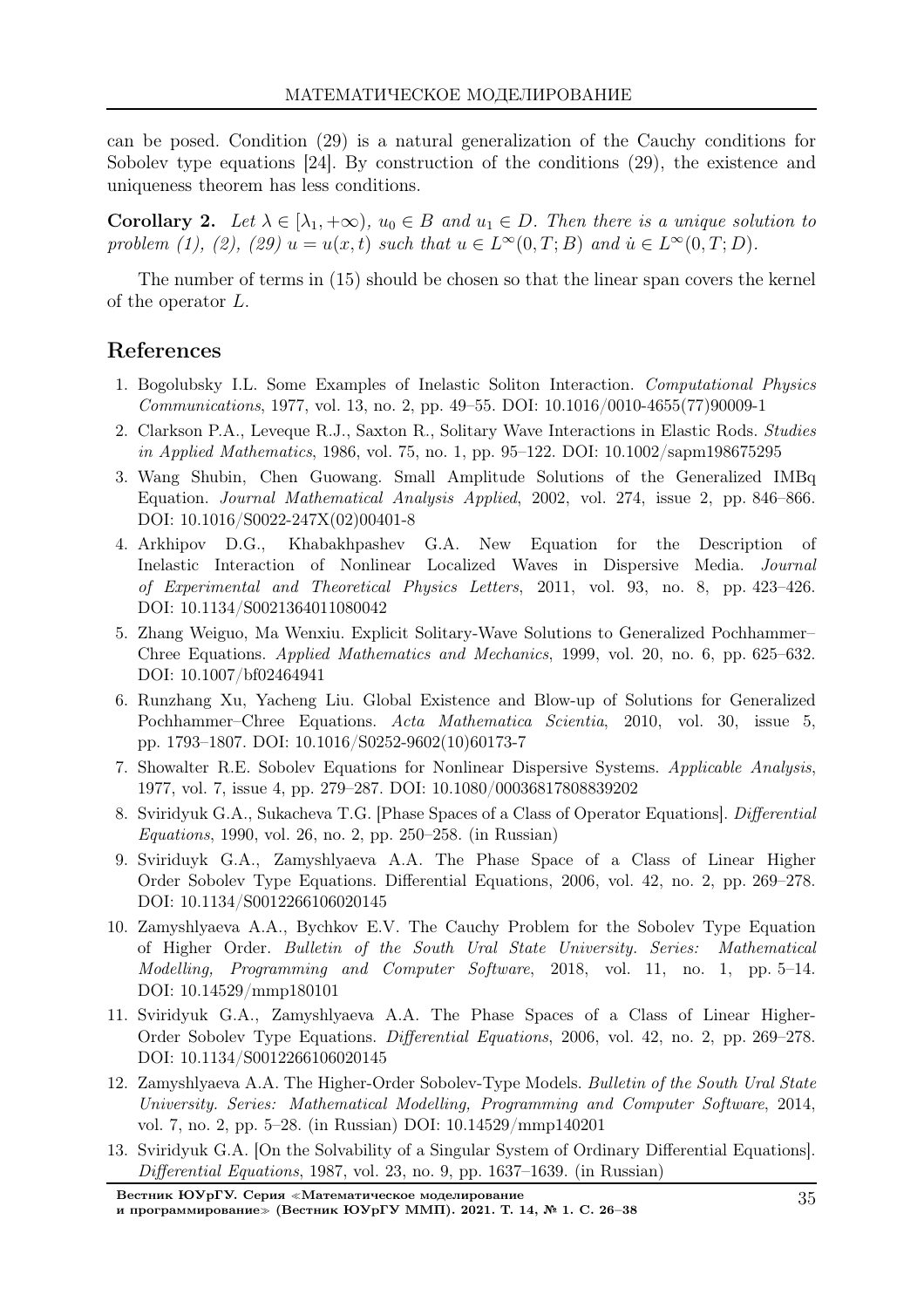- 14. Chistyakov V.F., Chistyakova E.V. Linear Differential-Algebraic Equations Perturbed by Volterra Integral Operators. Differential Equations, 2017, vol. 53., no. 10, pp. 1274–1287. DOI: 10.1134/S0012266117100044
- 15. Zamyshlyaeva A.A., Lut A.V. Numerical Investigation of the Boussinesq–Löve Mathematical Models on Geometrical Graphs. Bulletin of the South Ural State University. Series: Mathematical Modelling, Programming and Computer Software, 2017, vol. 10, no. 2, pp. 137–143. DOI: 10.14529/mmp170211
- 16. Shafranov D.E., Kitaeva O.G. The Barenblatt–Zheltov–Kochina Model with the Showalter– Sidorov Condition and Additive "White Noise" in Spaces of Differential Forms on Riemannian Manifolds without Boundary. Global and Stochastic Analysis, 2018, vol. 5, no. 2, pp. 145–159.
- 17. Manakova N. A., Bogatyreva E.A. [On a Solution of the Dirichlet–Cauchy Problem for the Barenblatt–Gilman Equation]. The Bulletin of Irkutsk State University. Series: Mathematics, 2014, vol. 7, pp. 52–60. (in Russian)
- 18. Bogatyreva E.A., Manakova N.A. Numerical Simulation of the Process of Nonequilibrium Counterflow Capillary Imbibition. Computational Mathematics and Mathematical Physics, 2016, vol. 56, no. 1, pp. 132–139. DOI: 10.7868/S0044466916010087
- 19. Sveshnikov A.G., Al'shin A.B., Korpusov M.O., Pletner Yu.D. Lineynyye i nelineynyye uravneniya Sobolevskogo tipa [Linear and Nonlinear Sobolev Type Equation]. Мoscow, Fizmatlit, 2007. (in Rusian)
- 20. Keller A.V. On the Computational Efficiency of the Algorithm of the Numerical Solution of Optimal Control Problems for Models of Leontieff Type. Journal of Computational and Engineering Mathematics, 2015, vol. 2, no. 2. pp. 39–59. DOI: 10.14529/jcem150205
- 21. Lions J.L. Sur Quelques Methodes de Resolution des Problemes aux Limites non Linears. Paris, Dunod, Gauthier Villars, 1969. (in French)
- 22. Hartman P. Ordinary Differential Equations. New York, London, Sydney, John Wiley and Sons, 1964.
- 23. Triebel H. Interpolation Theory, Function Spaces, Differential Operators. Berlin, VEB Deutscher Verlag der Wissenschaften, 1978. (in German)
- 24. Sviridyuk G.A., Zagrebina S.A. The Showalter–Sidorov Problem as a Phenomena of the Sobolev-Type Equations. The Bulletin of Irkutsk State University. Series: Mathematics, 2010, vol. 3, no. 1, pp. 104–125. (in Russian)

Received August 19, 2020

### УДК 517.9 DOI: 10.14529/mmp210102

## АНАЛИТИЧЕСКОЕ ИССЛЕДОВАНИЕ МАТЕМАТИЧЕСКОЙ МОДЕЛИ РАСПРОСТРАНЕНИЯ ВОЛН НА МЕЛКОЙ ВОДЕ МЕТОДОМ ГАЛЕРКИНА

Е.В. Бычков, Южно-Уральский государственный университет, г. Челябинск, Российская Федерация

> Рассматривается начально-краевая задача для модифицированного уравнения Буссинеска (уравнения IMBq). Уравнение часто используется для описания распро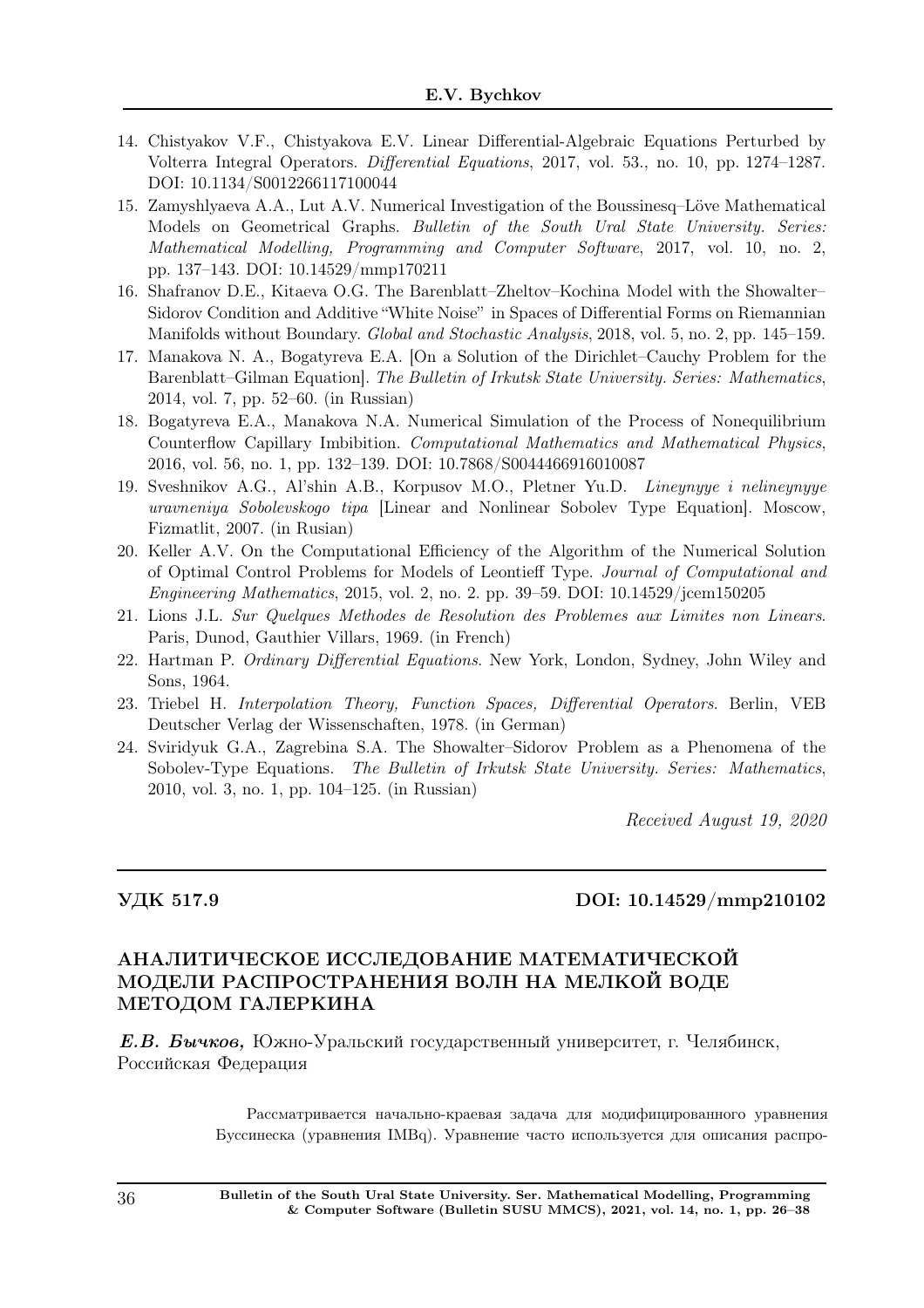странения волн на мелкой воде при условии сохранения массы в слое и с учетом капиллярных эффектов. Кроме того, оно используется при исследовании ударных волн. Модифицированное уравнение Буссинеска относится к уравнениям соболевского типа. Ранее, используя теорию относительно p-ограниченных операторов было доказано существование и единственность решения начально-краевой задачи. В данной работе мы докажем, что решение, построенное методом Галеркина по системе ортонормированных собственных функций однородной задачи Дирихле для оператора Лапласа, сходится \*-слабо к точному решению. Опираясь на метод компактности и неравенство Гронуолла доказано существование и единственность решений задачи Коши – Дирихле и задачи Шоуолтера – Сидорова – Дирихле для модифицированного уравнения Буссинеска.

Ключевые слова: модифицированное уравнение Буссинеска; уравнения соболевского типа; начально-краевая задача; метод Галеркина; \*-слабая сходимость.

# Литература

- 1. Bogolubsky, I.L. Some Examples of Inelastic Soliton Interaction / I.L. Bogolubsky // Computational Physics Communications. – 1977. – V. 13,  $\mathbb{N}^2$  2. – P. 49–55.
- 2. Clarkson, P.A. Solitary Wave Interactions in Elastic Rods / P.A. Clarkson, R.J. Leveque, R. Saxton // Studies in Applied Mathematics. – 1986. – V. 75, № 1. – P. 95–122.
- 3. Shubin Wang. Small Amplitude Solutions of the Generalized IMBq Equation / Shubin Wang, Guowang Chen // Journal Mathematical Analysis Applied. – 2002. – V. 274. – P. 846–866.
- 4. Архипов, Д.Г. Новое уравнение для описания неупругого взаимодействия нелинейных локализованных волн в диспергирующих средах / Д.Г. Архипов, Г.А. Хабахпашев // Письма в Журнал экспериментальной и теоретической физики. – 2011. – Т. 93, № 8. – С. 469–472.
- 5. Weiguo Zhang. Explicit Solitary–Wave Solutions to Generalized Pochhammer–Chree Equations / Weiguo Zhang, Wenxiu Ma // Applied Mathematics and Mechanics. – 1999. – V. 20, № 6. – P. 625–632.
- 6. Runzhang Xu Global Existence and Blow-Up of Solutions for Generalized Pochhammer– Chree Equations / Xu Runzhang, Liu Yacheng // Acta Mathematica Scientia. – 2010. – V. 30, issue 5. – P. 1793–1807.
- 7. Showalter, R.E. Sobolev Equations for Nonlinear Dispersive Systems / R.E. Showalter // Applicable Analysis. – 1977. – V. 7, issue 4. – P. 279–287.
- 8. Свиридюк, Г.А. Фазовые пространства одного класса операторных полулинейных уравнений типа Соболева / Г.А. Свиридюк, Т.Г. Сукачева // Дифференциальные уравнения. – 1990. – Т. 26, № 2. – С. 250–258.
- 9. Свиридюк, Г.А. Фазовые пространства одного класса линейных уравнений соболевского типа высокого порядка / Г.А. Свиридюк, А.А. Замышляева // Дифференциальные уравнения. – 2006. – Т. 42, № 2. – С. 252–260.
- 10. Zamyshlyaeva, A.A. The Cauchy Problem for the Sobolev Type Equation of Higher Order / A.A. Zamyshlyaeva, E.V. Bychkov // Вестник ЮУрГУ. Серия: Математическое моделирование и программирование. – 2018. – Т. 11, № 1. – С. 5–14.
- 11. Свиридюк, Г.А. Фазовые пространства одного класса линейных уравнений соболевского типа высокого порядка / Г.А. Свиридюк, А.А. Замышляева // Дифференциальные уравнения. – 2006. – Т. 42, № 2. – С. 252–260.
- 12. Замышляева, А.А. Математические модели соболевского типа высокого порядка / А.А. Замышляева // Вестник ЮУрГУ. Серия: Математическое моделирование и программирование. – 2014. – Т. 7, № 2. – С. 5–28.